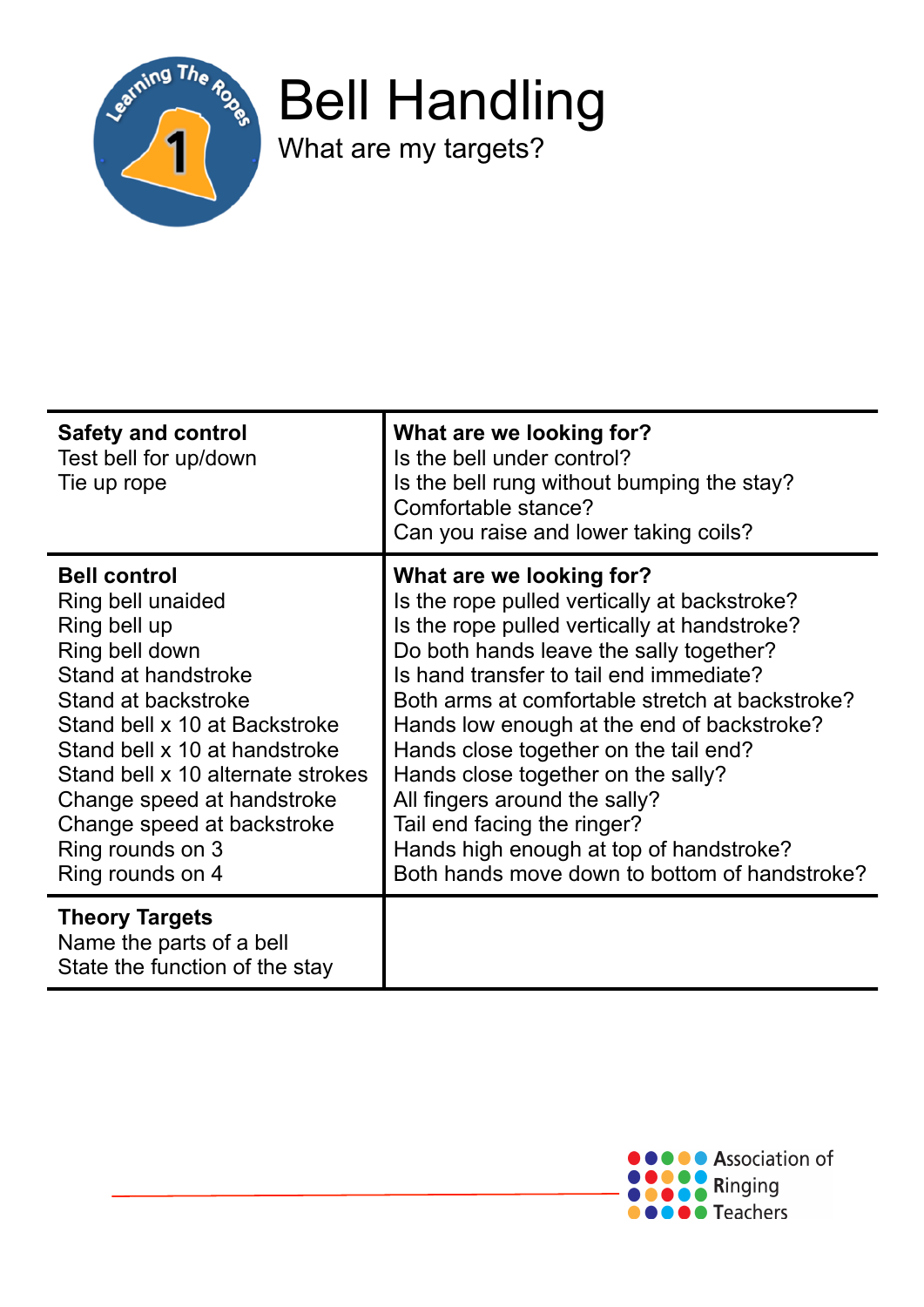

## Foundation Skills

What are my targets?

| <b>Practical Targets</b><br>Rounds on 6<br>Call changes at handstroke<br>Call changes at backstroke<br>Leading<br>Place making at handstroke<br>Place making at backstroke<br>Dodging over at handstroke<br>Dodging over at backstroke<br><b>Mexican Wave</b><br>Call simple call changes<br>Call to Queens and back | What are we looking for?<br>Is the bell under control?<br>Is the bell rung without bumping the<br>stay?<br>Listening to your bell in rounds<br>Adjusting rope lengths change speed<br>Catching sally higher or lower to change<br>speed<br>Competent changes of place |
|----------------------------------------------------------------------------------------------------------------------------------------------------------------------------------------------------------------------------------------------------------------------------------------------------------------------|-----------------------------------------------------------------------------------------------------------------------------------------------------------------------------------------------------------------------------------------------------------------------|
| <b>Theory Targets</b><br>Understand concept of place in<br>row<br>Ringing Jargon<br>•Back/front<br>•Lie/lead<br>•Cover<br>•Treble/Tenor<br>•Up/down<br>•Quick/slow                                                                                                                                                   |                                                                                                                                                                                                                                                                       |